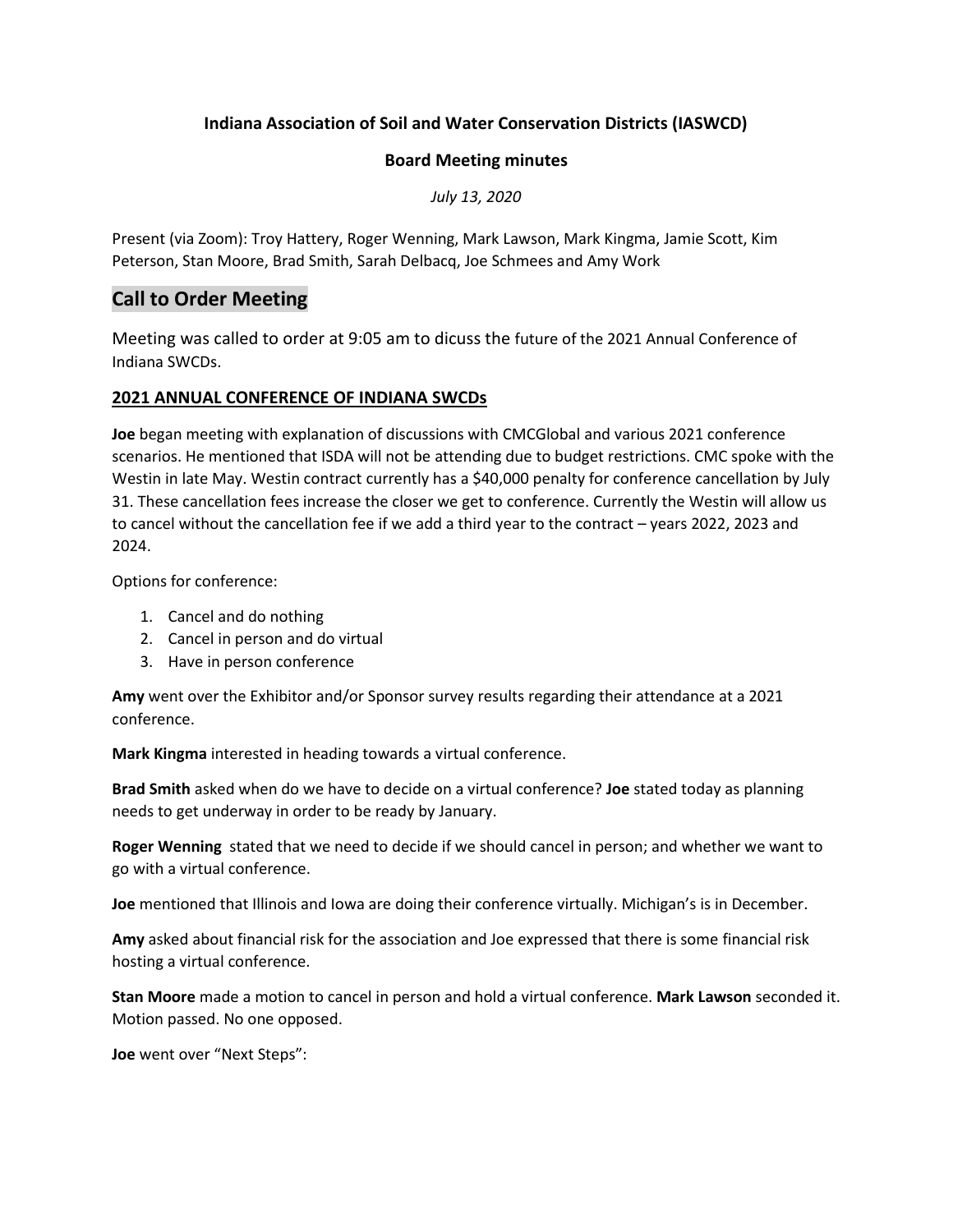- Alert districts Amy stated the announcement will be general and Joe stated we will hold business meeting virtually as well
- Alert sponsors and exhibitors
- Alert speakers

**Kim** mentioned communicating with legislators regarding attending conference and not charge them the registration fee. Joe agreed that we still have time blocked off to possibly call or talk to legislators during this time (in place of legislator breakfast).

**Joe** mentioned recording conference and the opportunity to do this for the 2021 conference may be more financially feasible then the in-person conferences.

**Mark Kingma** mentioned that he was on a web meeting for Certified crop advisor points and they charged a fee for one meeting that was about an hour: \$15; and the whole meeting was 6-8 hours and cost \$50. Course was then made available to do online afterwards.

**Cathy Becker** is attending a virtual conference in September and may give us feedback on it.

**Joe** stated that we will send something out from the association to everyone today if possible. Then, Region Directors can reach out personally to their districts.

We will put together sponsorship packages and information, etc. so that directors can reach out to their contacts.

**Kim** stated that this may be a good opportunity to get to know sponsors more.

#### **URBAN CONSERVATION AGREEMENT**

**Joe** briefed the board on the **Urban Conservation Agreement**

- o Joe sent out information previously via email to districts
- o Decision was made to move forward with NRCS
- o Have 50% of match needed
- $\circ$  American Farmland Trust Joe spoke with Ashley Brucker; waiting to hear back from them; hoping it will bring in additional cash match
- $\circ$  Applying for CWI grant to cover some of the match; concept paper has to be submitted by this Thursday; SSCB will look at it at their next meeting;
- $\circ$  Q & A for districts this Thursday at 1:30 pm Joe and Shannon Zezula; Whitney and Holly from Warrick County – open for districts to ask questions; this will be recorded
- $\circ$  Still looking for cash match from districts several districts are talking to their board at meetings between now and August
- $\circ$  "urban" doesn't mean cities; this includes small farmers, not just cities; and hobby farmers
- o This agreement is reaching a niche that NRCS doesn't usually reach
- $\circ$  Association could potentially provide a cash match of monies that will be freed up from another agreement next year
- o Mark Kingma asked if this can also target subdivisions and homeowners? Lawn fertilizing? Etc? will that be part of this? ----- Joe answered suburban garden growers yes, but there is not necessarily a turf coverage part to this.